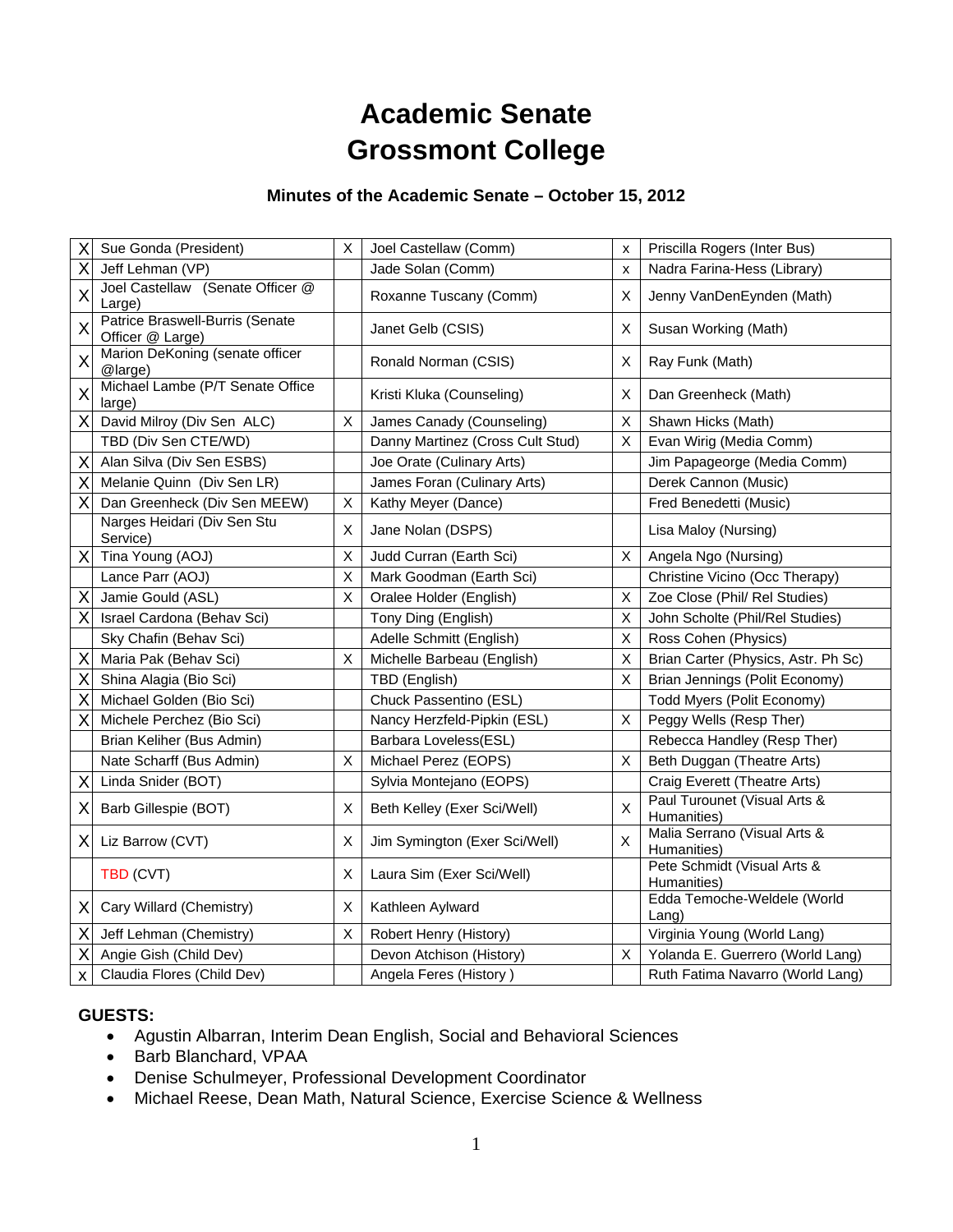#### **I. CALL TO ORDER (11:10)**

- **A. Public Comment**
- **B.** (None)
- **C. Approval of Agenda**  Motion to approve the day's agenda as amended **M/S/U**
- **D. Approval of Minutes from October 1st, 2012. M/S/U**

#### **II. PRESIDENT'S REPORT – Sue Gonda**

- **District Executive Council and District Strategic Planning & Budget Council**: **Alba Orr**  is retiring! The District is in compliance with the 50% Law (50% of budget is devoted to instruction), and we are at 52%, despite all of our unfilled faculty, staff and administrative positions. A Task Force has revamped a handbook showing the districtwide governance values and structures, and that will be coming to Senate for feedback.
- **Districtwide Enrollment and Student Success Task Force:** Created about 1.5 years ago to examine and re-vamp our priority list for student enrollment appointments. Students who are close to completion now get earlier registration so they can get the needed transfer & CTE courses to finish. Recommended that these students, identified as students with 45-70 units, be expanded to those with 45-90 units. This task force also considered the State's Student Success Task Force Recommendations; implementing them will be ongoing, so the task force will be made a permanent committee.
- **Grossmont Leadership Council:** We are getting a new online printing program, targeted for implementation next semester. It will streamline printing requests. Sue will inquire about faculty involvement in testing/feedback. **Financial Aid at Grossmont:** It's extraordinary. In **2011-2012**, Grossmont College awarded \$29 million in federal, state and institutional financial aid to approximately 47% of our students. \$27 million (or 93%) of the funds awarded were in the form of grants or scholarships; funds that do not have to be paid back. The average amount of financial aid awarded per student was \$3,080. New state legislation requires that students be in good standing to receive the State's Board of Governors (BOG) fee waiver. [NOTE: The Student Engagement Survey data shows that a high number of students do not finish because of financial hardship, so this monumental effort is important.]
- **Student Success Innovators with the Chancellor:** Chancellor Miles hosted the second gathering of faculty, staff & administrators who are involved in student success programs at both campuses. The reports allowed a cross-pollination of ideas and could lead to future sharing of information, etc. Everyone present was so engaged that this 2-hour meeting went to 3 hours, and people still stayed over to exchange ideas. A website has begun to facilitate communication between program coordinators. Data for all these programs show higher retention and completion rates. [Examples: Grossmont: Umoja for African American students; Service Learning on campus – students tutoring students within the same discipline; Math Academy & English Express; First Year Experience programs (both colleges)